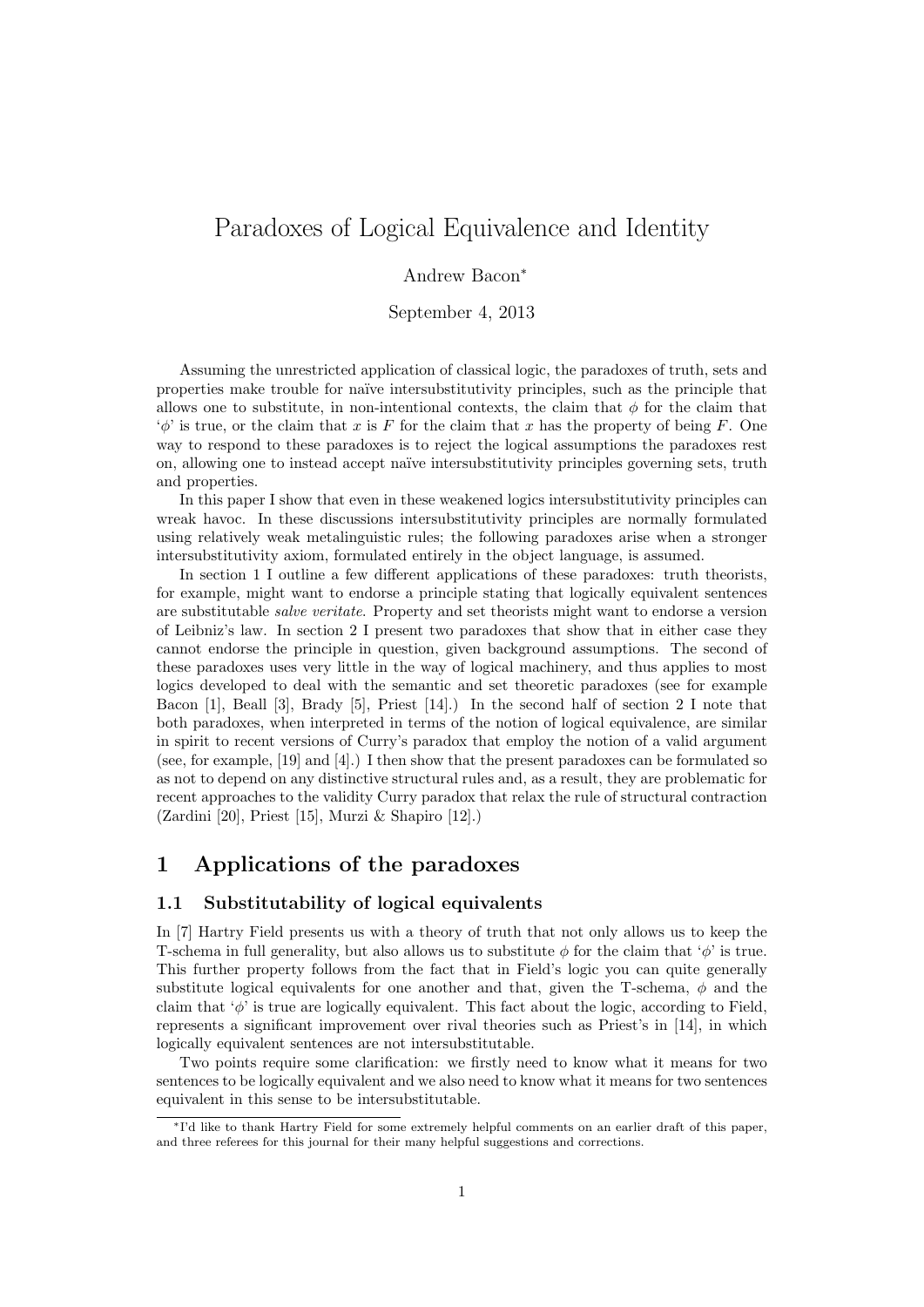I shall take, as a matter of terminology, two sentences  $A$  and  $B$  to be logically equivalent iff the biconditional  $A \leftrightarrow B$  is a logical truth.<sup>1</sup> Other than connect the word 'logical equivalence' to 'logical truth' this tells us very little. Nonetheless, it is clear that in order to engage in the debate about whether logical equivalents are intersubstitutable you have to have some notion of 'logical equivalence' (and 'logical truth') in mind, and the following paradoxes provide limitative results on what that notion might be. That said, there are a few things one could mean by 'logical equivalence' that I expect will not serve the purposes of those interested in the notion. One might, for example, reserve the term 'logical truth' for a sentence provable from a purely quantificational logic – from principles governing the logical connectives and quantifiers alone. This is indeed compatible with the way many people following Quine use the word 'logic', but it would clearly not suffice for Field's purposes since the T-schema is not a logical truth in this sense, and without that one cannot assume the equivalence, and therefore intersubstitutivity, of S and 'S is true'.

More generally, the relation that holds between two sentences when they can be proved to be equivalent relative to some formal system (which possibly includes truth theoretic principles) is not general enough either. It is extremely natural to think that if two arithmetical sentences have the same truth value in the standard model of arithmetic, they should be intersubstitutable. However no definition of equivalence in terms of provability will ensure this due to the incompleteness theorems (one can always construct a Gödel sentence which ought to be intersubstitutable with  $0 = 0.2$ 

A better way to at least characterise the extension of the relation of logical equivalence would be to select a suitable class of models and define logical truth as truth in all models in that class.<sup>3</sup> Of course this helps us little unless we know which models are suitable, and this depends in turn on the prior conception of logical truth we are trying to characterise. Field himself prefers to call a sentence logically true only if we should (in a very objective sense) fully believe it, and expresses sympathy towards the converse of this claim (see  $\S2(d).$ )<sup>4</sup> Provided one can make sense of this objective use of 'should', this interpretation appears to do a lot better in many regards. Since Field is our primary target at this juncture it will serve as a useful starting place. My strategy in the paper, however, will be simply to take the notion as a primitive; any results we can derive may be seen as constraints on what can be said about each of these ways of understanding equivalence.

The second point of clarification concerns what it means for two equivalent sentences to be intersubstitutable. It is indisputable that Field's logic has a rule that allows one to substitute logical equivalents within logical truths in a way that preserves logical truth.<sup>5</sup> However this rule is far too weak, allowing us only to substitute within sentences we can prove – it says nothing about substitutability within (say) contingent truths.

Field's logic also contains the rule  $A, B \leftrightarrow C \vdash A[B/C]$  (which follows from the law

<sup>5</sup>And more generally, it allows us to substitute logically equivalent sentences in valid arguments in such a way as to preserve validity.

<sup>&</sup>lt;sup>1</sup>It is important to distinguish this from a weaker notion of logical equivalence that obtains when A and B entail each other. Given modus ponens and conjunction elimination two sentences are equivalent in my sense only if they are equivalent in this sense. In logics without conditional proof, however, the converse does not hold.

<sup>&</sup>lt;sup>2</sup>Moreover, given this incompleteness, the dependence on the choice of formal system can begin to seem arbitrary.

<sup>3</sup>These might be a class of many valued models described in a classical set theory, as Field does in [7]. Alternatively one could run the model theory within a non-classical theory of sets as suggested in [2]. In the former case one can expect 'S is logically true' to behave classically (i.e. it will conform to the laws of classical logic) whereas in the latter one cannot. The paradoxes I consider in what follows do not assume that these notions behave classically.

<sup>4</sup>See Field [8]. It should be noted that I am adopting Field's initial rough way of describing the view. The precise view is a bit more intricate, especially as it is designed to given a general account of logical consequence with multiple premises and multiple conclusions. The precise account of logical truth (the 0 premise 1 conclusion instance of this theory) requires that  $A$  is a logical truth (if and) only if ones credence in A must be 1 conditional on fully accepting C and fully rejecting D for any C and D. It's also worth noting that Field does not take claims about what we should believe to constitute an analysis of validity, although for my purposes material equivalence is sufficient.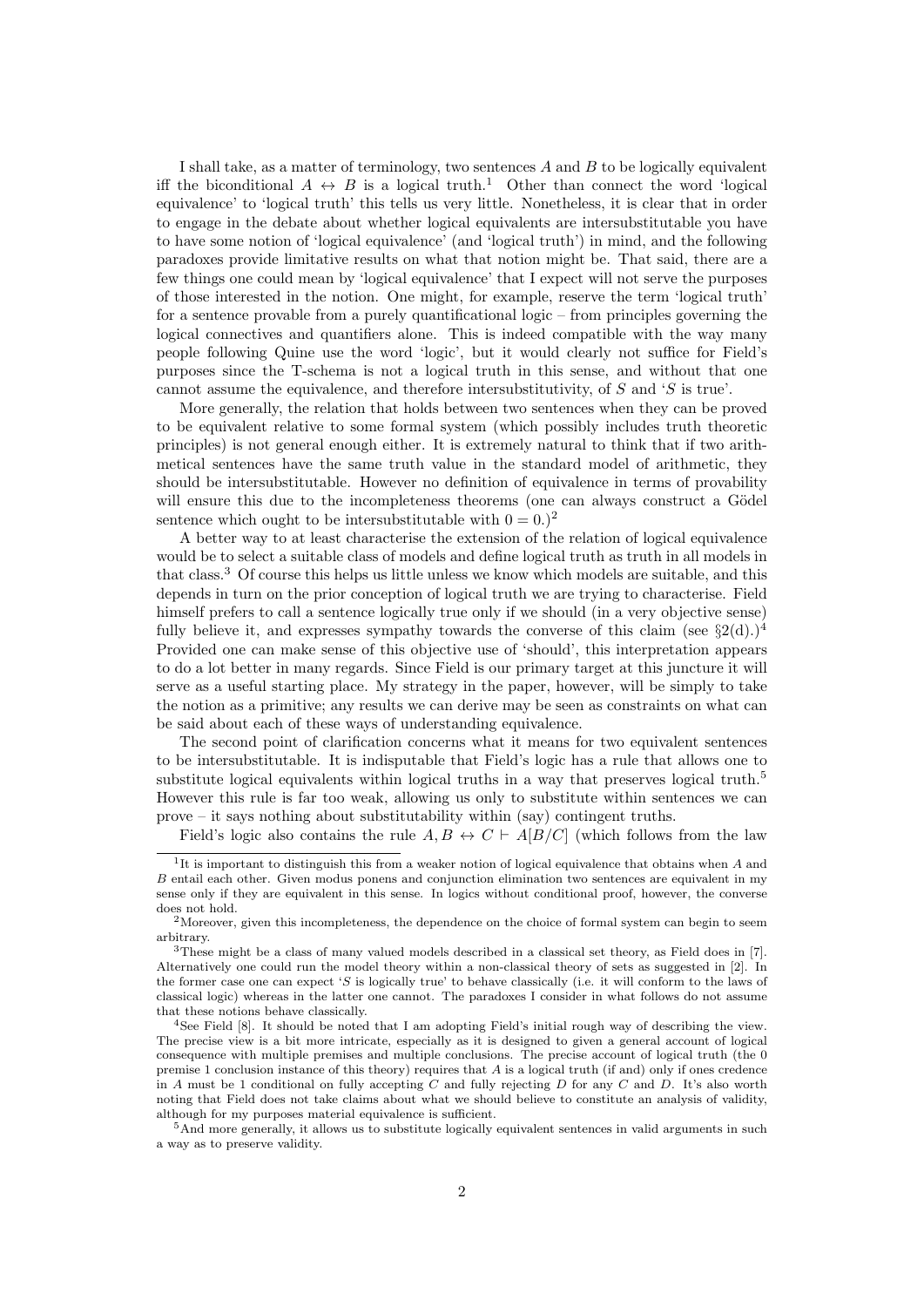$B \leftrightarrow C \vdash A \leftrightarrow A[B/C])$  which allows one to substitute B for C when one already knows that B and C are materially equivalent. This allows substitutability of logical equivalents within contingent and other non-logical truths to a limited extent, but I think it is still not enough. If logical equivalents truly are substitutable we ought to be able to say, even when one does not know whether  $B$  and  $C$  are logically equivalent, that if they are, and  $A$  is true, then  $A[B/C]$  is.

The crucial shortcoming of these principles is that they take the equivalence of two sentences to be the premise of rule rather than the antecedent of a conditional. The first rule, for example, guarantees that anyone who is in a position to know the premises, A and  $B \leftrightarrow C$ , is in a position to know  $A[B/C]$  but says nothing of someone who is not in a position to know the premises. Yet surely if logical equivalents really are substitutable, someone who knows that  $A$  is true ought to be able to infer that every substitution of  $A$  with a logical equivalent is true, no matter what they know about what's logically equivalent to what. That is to say that someone who knows that  $A$  is true ought to be able to know that  $A[B/C]$  is true if B and C are equivalent, and they ought to be able to say this even if they're unsure about whether  $B$  and  $C$  are equivalent, suggesting the rule:

(SSV<sup>\*</sup>) From the fact that A is true infer that if B is logically equivalent to C then  $A[B/C]$  is true.

 $A[B/C]$  is just the sentence you get by substituting C everywhere for B in A. Special issues arise when C appears embedded under attitude verbs within A so I shall restrict myself to sentences,  $A$ , in which  $C$  does not appear embedded in this way. This is, of course, a weakened version of the principle that logical equivalents are substitutable *salve veritate*:

(SSV) If A is true and B is logically equivalent to C then  $A[B/C]$  is true

This principle says that substituting something for a logical equivalent does not change the truth value of the sentence it occurs in. In Field's logic SSV is in fact stronger than SSV<sup>∗</sup> – I shall only ever need the weaker principle.

A natural reaction to the following paradoxes might be to deny that we ever needed the intersubstitutivity of logical equivalents in the first place. Perhaps all one needs is something a bit Field's rule: from  $A$  is true and the claim that  $B$  and  $C$  are logically equivalent infer that  $A[B/C]$  is true. I would disagree. One reason we need the stronger principle SSV<sup>∗</sup> is that Field's logic is highly non-recursive. Even if you are excellent at deductions, and have infinite patience, there will be many cases of logically equivalent sentences whose equivalence will be impossible to determine. If one, as a theorist, wants to assert that any substitution of some accepted principle with a logical equivalent is true they will not be in a position to do this on the basis of the weaker rule alone, unless they have determined, for every pair of sentences, whether they are equivalent. In short, one is simply not entitled to this metatheoretic assertion when you are ignorant about what is equivelent to what.

Moreover, if there are genuine paradoxes involving logical equivalence statements there could be cases where we could never know whether  $B$  and  $C$  are logically equivalent because it is indeterminate whether they are equivalent. In these cases the weaker rule will again be of little use since we are not in a position to know the relevant premises – yet if you know A is true it shouldn't be left open whether  $A[B/C]$  is true if B and C are equivalent, even when it's impossible to determine whether B and C are equivalent.

Let  $Tr$  represent the truth predicate and let  $E$  represent a binary relation stating that two sentences are logically equivalent. A natural logic, then, might take the weakened substitution rule SSV<sup>∗</sup> and combine it with two further natural principles governing logical equivalence: that every thing is equivalent to itself and the rule that from a proof of  $A \leftrightarrow B$ allows you to infer that  $A$  and  $B$  are equivalent.

 $LL(E)$   $Tr(\ulcorner A\urcorner) \vdash E(\ulcorner B\urcorner, \ulcorner C\urcorner) \rightarrow Tr(\ulcorner A[B/C\urcorner\urcorner)$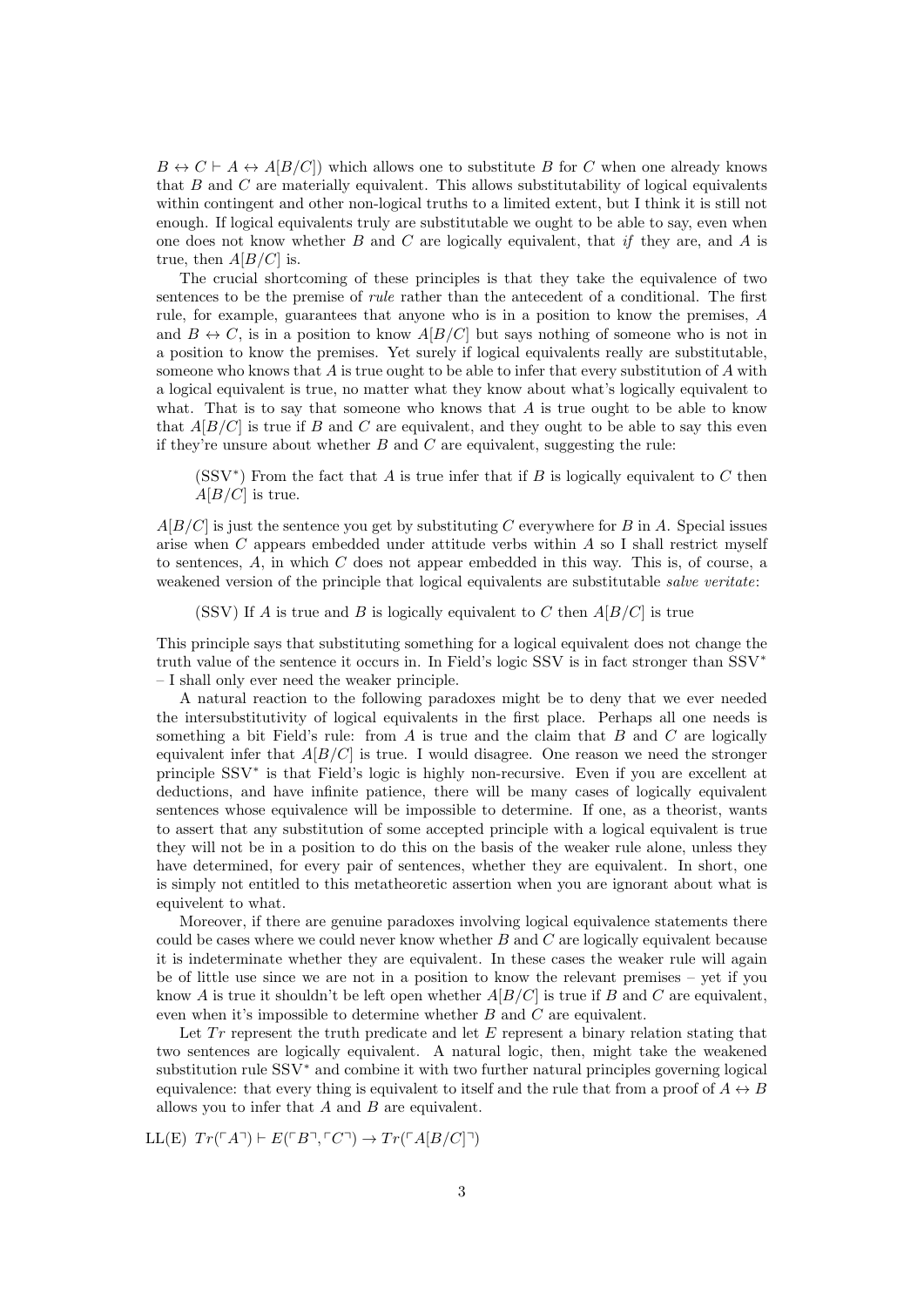I(E)  $E(\ulcorner A \urcorner, \ulcorner A \urcorner)$ 

#### RE(E) If  $\vdash A \leftrightarrow B$  then  $\vdash E(\ulcorner A \urcorner \ulcorner B \urcorner).$

Here RE(E) allows one to prove that A and B are logically equivalent given a proof of  $A \leftrightarrow B$ from logical principles that may include  $LL(E)$ ,  $I(E)$  and even  $RE(E)$  itself. The following paradoxes pose problems for this combination of principles given various background logical and truth theoretic assumptions. Note that  $RE(E)$  should be understood so as to be applicable to proofs from these background assumptions (it will always be clear from context which principles are being considered to be under the scope of  $RE(E)$ 's application.)

Field's own remarks on similar paradoxes involving notions such as validity and logical truth provide us with one possible avenue for evading these paradoxes whilst keeping the intersubstitutivity of logical equivalents (see the discussion in section 20.5 in [7].) The idea is to accept principles like  $LL(E)$  and  $I(E)$  but treat them as non-logical truths. According to this view the blame falls on principles like RE(E). Whilst you may indeed be able to infer that two claims are logically equivalent given a proof of their equivalence from only logical assumptions, you cannot in general infer this if the proof depends on non-logical assumptions. Since  $LL(E)$  and  $I(E)$  are non-logical on this view one cannot apply  $RE(E)$ when  $LL(E)$  and  $I(E)$  have been used earlier in a proof. On this account, then, there is some way of interpreting 'logical equivalence' that allows us to assert that logical equivalents are intersubstitutable – more precisely, some reading of E which permits true readings of  $LL(E)$ and  $I(E)$  – but according to this reading, neither  $LL(E)$  nor  $I(E)$  are logical truths in the same sense.

This response is good as far as it goes, but it does leave one wondering about the status of truths like  $LL(E)$  and  $I(E)$  on this reading. It does not seem as though these very general principles concerning any of the candidate notions of logical equivalence are empirical claims that can be discovered by investigation, scientific or otherwise. If they are true at all, they are presumably discoverable a priori. Similarly they do not seem to be contingently true either; for example, what would the world have to be like for a sentence not to be equivalent to itself? These observations are also suggestive for Field's own account of validity. Given that they are both truths, non-empirical truths at that, it is natural to think that one ought, in the relevant objective sense, to fully believe  $LL(E)$  and  $I(E)$  whatever our evidence is.<sup>6</sup>

At any rate, when  $A \leftrightarrow B$  is provable from necessary a priori assumptions, it follows that  $A \leftrightarrow B$  is necessary and a priori. Thus, whatever status  $A \leftrightarrow B$  must have in order for  $A$  and  $B$  to be counted logically equivalent and intersubstitutable for one another, it must be more demanding than necessary a priori truth; if it were as demanding or less demanding RE(E) would be acceptable. On the other hand it cannot be too demanding. Being a theorem of a pure quantificational logic is more demanding than being necessary, a priori, but as we have noted already this is too demanding for Field's purposes since it doesn't count S and 'S is true' as logically equivalent.

One possible model for this more demanding kind of equivalence is a highly hyperintensional one: a biconditional has the status that suffices for the logical equivalence of its arguments (in the sense that permits true readings of  $LL(E)$  and  $I(E)$ ) only if the sentences flanking both sides of the biconditional are literally identical. This is surely too demanding too: it does not permit one to substitute A for  $A \wedge A$ . Thus, presumably, if LL(E) and I(E) are true on any plausible candidate interpretation for  $E$  it will have to be a notion that is more demanding that necessary a priori equivalence and less demanding than strict identity. So while Field's response can certainly be modified to evade these paradoxes, it raises questions of its own: in what sense must we read 'logical equivalence' for the substitutivity of logical equivalents to come out as a true principle?

<sup>&</sup>lt;sup>6</sup>The relevant sense of 'ought' presumably is not so objective as to not depend on our evidence, but this is not at issue here since the two principles in question seem to be a priori.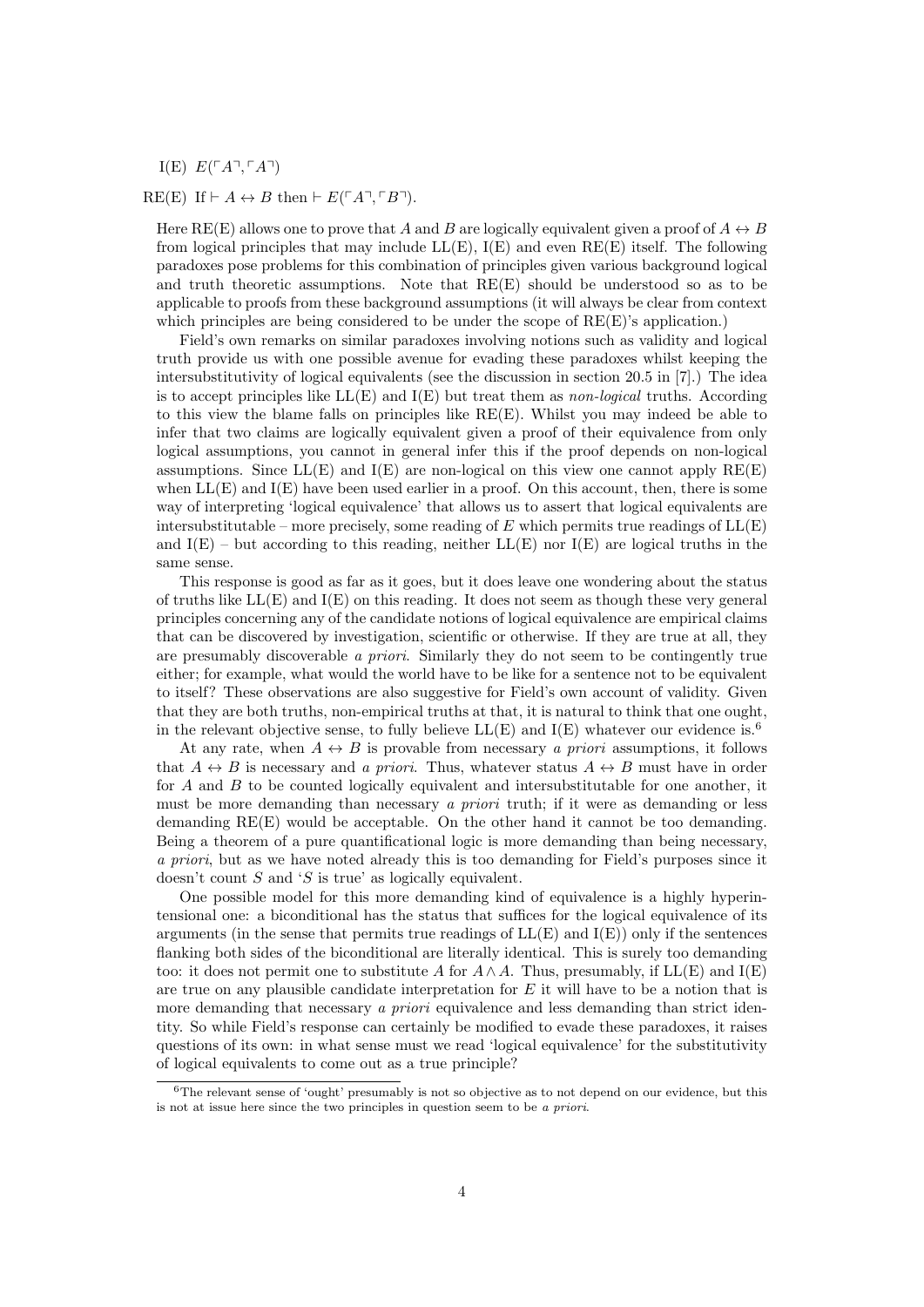#### 1.2 Naïve property and set theory

Informally I shall call a theory of properties a 'naïve' property theory if it permits the substitution of sentences of the form 't has the property of being an x such that  $\phi'$  with sentences of the form  $\phi[t/x]$ . A naïve property theory can be strengthened to a set theory by including some form of the principle of extensionality. The ensuing paradoxes at no point assume extensionality so everything I say about property theory also applies to set theories.

Formally we can represent the property of being such that  $\phi$  with the term forming subnective  $\langle x : \phi \rangle$ , where  $\phi$  may or may not contain x free (more complicated theories which allow for relations can be considered but are not needed for the following paradoxes.) In order to state when x instantiates y and when x is identical to y we introduce the relations  $x \in y$  and  $x \doteq y$ . The logical principles that drive this version of the paradox are:

$$
LL(\doteq) \ \ A \vdash t \doteq s \rightarrow A[t/s]
$$

 $I(\dot{=})$   $t \dot{=} t$ 

 $RE(\doteq)$  If  $\vdash A \leftrightarrow B$  then  $\vdash \langle x : A \rangle \doteq \langle x : B \rangle$ 

The principle of self-identity,  $I(\dot{=})$ , should be self explanatory.<sup>7</sup> The rule RE( $\dot{=}$ ) is subject to the same caveats we discussed in section 1.1, however it far harder to deny  $I(=)$  and  $LL(\dot{=}$  the status of logical truth in this case.

The first of these principles is a weakening of Leibniz's law. The standard version of Leibniz's law is formulated as an axiom rather than a rule:  $t = s \rightarrow (A \rightarrow A[t/s])$  or  $A \rightarrow (t=s \rightarrow A[t/s])$ . Without making assumptions about the conditional we cannot assume that these two axioms are equivalent.<sup>8</sup>

The principle we are considering is a rule and not an axiom. It is fairly trivially weaker than the second formulation of the axiom (assuming only modus ponens), and given reasonable (although not indisputable) assumptions is also a weakening of the first formulation.<sup>9</sup> One could in principle block the arguments by accepting the former formulation of Leibniz's law and not the latter (provided one also rejects the logic that allows one to show they are equivalent.) However it is quite hard to philosophically justify one without the other, and conversely, hard to provide a principled philosophical reason to reject one of these formulations that doesn't extend to the other.

It is not hard to produce algebraic models in which  $LL(\dot{=}$  holds when A is atomic, but fails when  $A$  is a complex formula, even in a relatively strong logic like Lukasiewicz logic.<sup>10</sup> One might take the existence of such models as evidence against the unrestricted version of  $LL(\dot =)$ , and the axiom versions that it appears to follow from.

One thing these models do is establish that it is literally possible to adopt a combination of attitudes in which you (i) accept all the Lukaisewicz-consequences of things you accept, (ii) accept that a is F whilst (iii) rejecting (and therefore not accepting) the claim that b is  $F$  if  $a$  and  $b$  are identical. One simply accepts the sentences that get value 1 in these models and rejects everything else.

While this formal point is surely unassailable, it doesn't address the crucial question: is it *coherent* to accept that a is F whilst rejecting the claim that b is F if a and b are identical. To illustrate, compare it to the question of whether it is coherent to accept that

<sup>&</sup>lt;sup>7</sup>Although not necessarily uncontentious. Some reject  $I(=)$  when the arguments are non-denoting terms. <sup>8</sup>Indeed there are many different non-equivalent ways of stating Leibniz's law in non-classical logics; see for example the discussion in Priest [13], sections 24.6 and 24.7.

<sup>&</sup>lt;sup>9</sup>The assumption in question is the rule  $A \to (B \to C), B \vdash (A \to C)$ .

<sup>&</sup>lt;sup>10</sup>I am grateful to Hartry Field and an anonymous referee for drawing my attention to this. In Lukasiewicz's three valued logic we can ensure that instances of  $LL(\doteq)$  where A is atomic come out true if we stipulate that for every atomic predicate  $F$ , the value of  $Fa$  and  $Fb$  differs by no more than 1 minus the value of  $a = b$ . However, if the value of  $a = b$  is a half, Fa one and Fb a half then  $\neg (Fa \rightarrow \neg Fa)$  will have value one but  $a = b \rightarrow \neg (Fb \rightarrow \neg Fb)$  will have value a half. See also the discussion of Leibniz's law in relevant logics in 24.6 and 24.7 of Priest [13].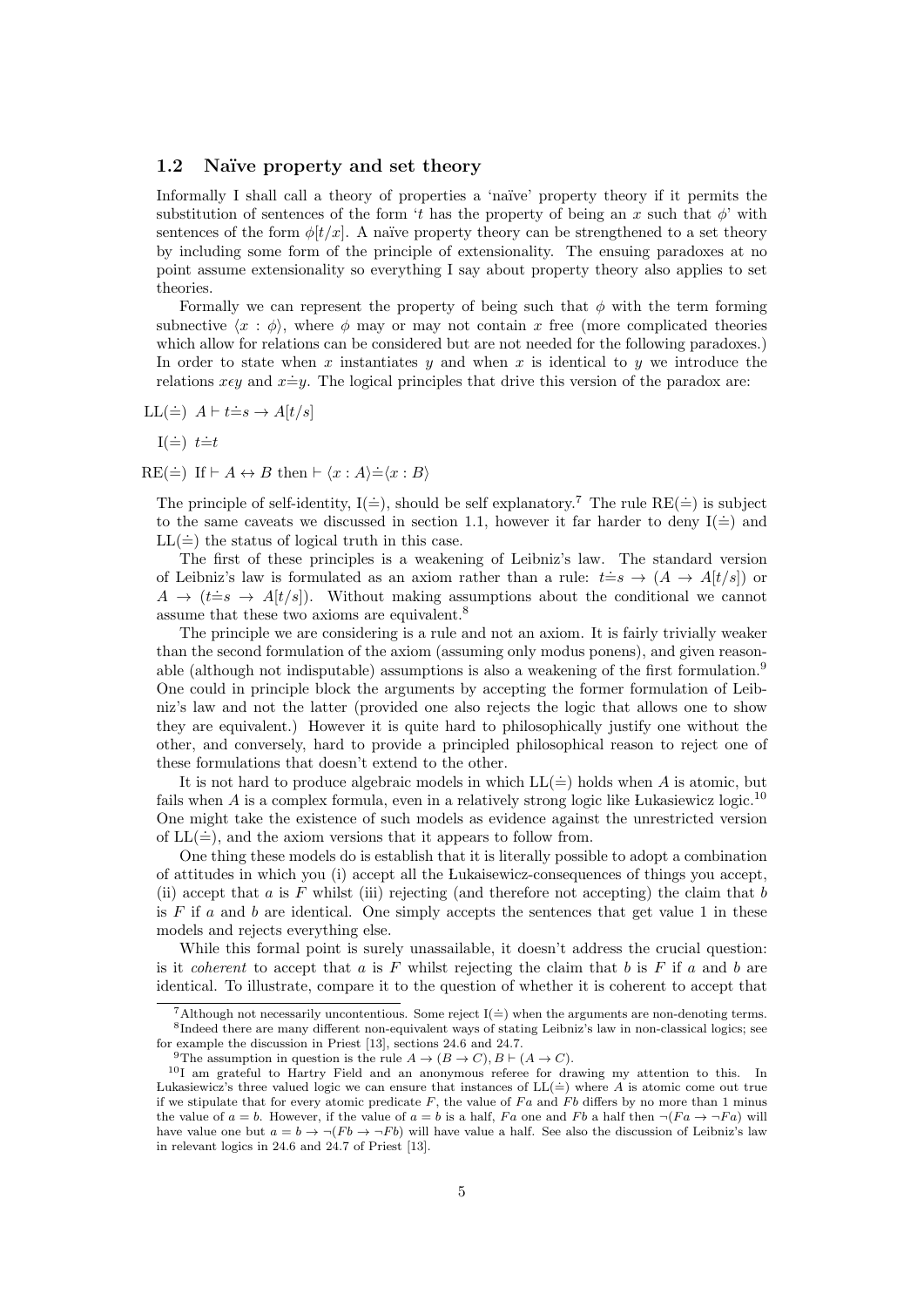Fred is an unmarried man whilst denying he's a bachelor. Pointing out that there's a model in which 'bachelor' and 'unmarried man' have different extensions doesn't really address the complaint that the combination of attitudes ascribed seem incoherent when taken at face value.

On the other hand, it's not clear that we can afford to take these model more seriously than a consistency proof. The domain of any classical set theoretic model, for example, will consist only of objects that are determinately distinct from one another, whereas the putative counterexamples to Leibniz's law will necessarily involve indeterminate identities. While models described within classical set theory can often provide insight into nonclassical ways of thinking, it would be unwise to take them as more than a helpful heuristic. At the end of the day we must evaluate a claim by what it actually states, and in this regard  $LL(\dot{=}))$  is difficult to deny. It is just too hard to see how one could coherently endorse the claim that  $a$  is  $F$  whilst rejecting the claim that  $b$  is  $F$  if  $a$  and  $b$  are identical (and the appearance of incoherence in no way depends on whether  $F$  denotes an atomic predicate or not.<sup>11</sup>)

### 1.3 Propositional identity

The paradoxes we consider can also be generated if we wish to introduce a propositional identity connective,  $=$ , into the language (see, for example, Cresswell  $[6]$ .) Formally analogous principles can be formulated for this connective:

LL  $A \vdash B = C \rightarrow A[B/C]$ 

 $I A = A$ 

RE If  $\vdash A \leftrightarrow B$  then  $\vdash A = B$ 

Visually the proofs are more pleasing if we adopt these axioms and take the connective  $A = B$  as a primitive. In a setting in which the vocabulary of section 1.1 or 1.2 is taken as primitive one can make analogous arguments by making the following substitutions.

In the first case  $A = B$  can be replaced by  $E(\ulcorner A \urcorner \ulcorner B \urcorner)$ . If we have a validity predicate,  $V$ , for stating when a sentence is valid in the language we can also replace this with:  $V(\ulcorner A \leftrightarrow B\urcorner)$ . In some logics substitutivity of A and B holds only if both they and their negations are logical equivalents (see [1]); in these cases one can formulate similar paradoxes by adopting a different definition of equivalence:  $V(\ulcorner (A \leftrightarrow B) \land (\neg A \leftrightarrow \neg B)\urcorner).$ <sup>12</sup>

In the second case  $A = B$  can be replaced by  $\langle x : A \rangle = \langle x : B \rangle$  where  $\dot{=}$  is the ordinary binary relation of identity and x does not appear free in  $A$  or  $B$ .

In effect, then, we have three different paradoxes depending on how we interpret the  $=$ sign. The first kind of interpretation is only available in contexts in which we have names for each sentence of the language (when we are discussing truth theories, for example, but not set theories.) In these cases the paradoxes formulated using connectives should be reformulable using relations or predicates applying to sentences, although the details become a bit more fiddly. It is worth noting, however, that in general the distinction between operators and predicates has little logical impact in na¨ıve truth theories of the

<sup>&</sup>lt;sup>11</sup>If we define a determinacy operator as  $A \wedge \neg (A \rightarrow \neg A)$  and take Field's three-valued model to guide us in what to assert we get even more bizarre commitments. For example, one would have to assert that  $a$ is  $F$ ,  $b$  is not  $F$  and that it's not determinate that  $a$  is distinct from  $b$ .

 $12$ In some of the theories we will discuss one can a putatively stronger notion of logical equivalence using a so called fusion connective,  $\circ: V(\Gamma((A \to B) \circ (B \to A)))$ . In the following arguments substituting this notion weakens the premises even further.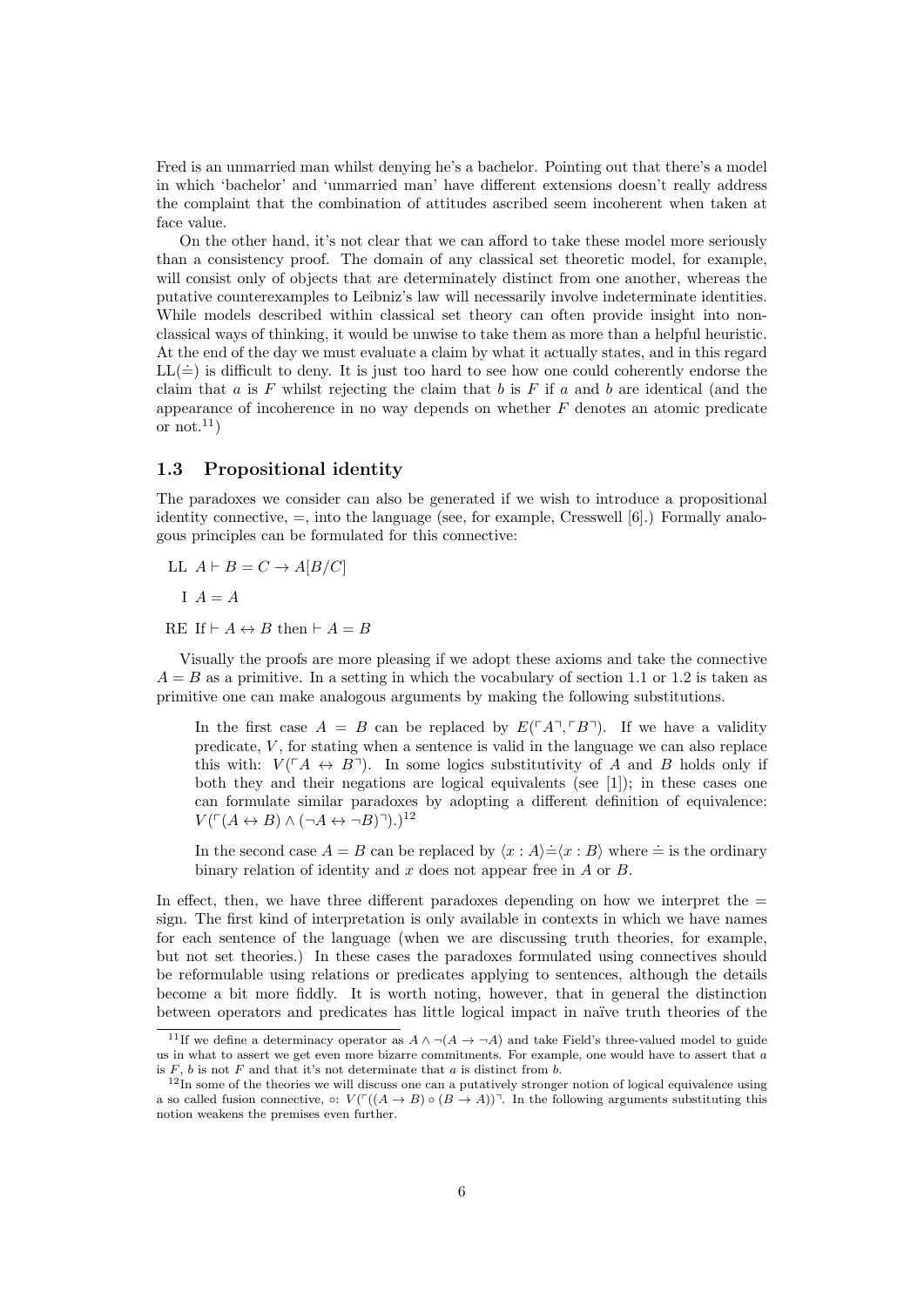form I am considering (when  $\phi$  and  $Tr(\phi^{\dagger})$  are intersubstitutable then, given a connective  $C(A_0, \ldots, A_n)$ , one can always define an equivalent relation between sentences by the formula  $C(Tr(\ulcorner A_0 \urcorner), \ldots, Tr(\ulcorner A_n \urcorner)).)^{13}$ 

With the first definition in place one can prove LL, I and RE from LL(E), I(E) and RE(E) and the intersubstitutivity of  $\phi$  with  $Tr(\phi^{\dagger})$ . With the second definition in place one can prove LL, I and RE from  $LL(\dot{=}), I(\dot{=}), RE(\dot{=}))$  and the intersubstitutivity of  $\phi$  with  $x \epsilon \langle x : \phi \rangle$ .

# 2 Two paradoxes

The theories I will discuss can be formulated in the propositional language  $\mathcal L$  whose logical connectives are given by the set  $\{\rightarrow, \land, \bot\}$ , a propositional identity connective, =, and which contains, for each formula of the language,  $\phi$ , a propositional constant A governed by the following pair of axioms

$$
FP \, A \to \phi[A/B], \phi[A/B] \to A
$$

Here B can be any propositional letter (possibly occurring in  $\phi$ ),  $\phi[A/B]$  the result of substituting  $B$  everywhere for  $A$ . Principles with the same logical form arise in the context both of naïve property/set theory and naïve truth theories.<sup>14</sup> Formulating things this way, however, allows us to abstract away from the details of the specific device of self-reference and allows us to formulate the paradoxes in a setting of pure propositional logic.

The second paradox we shall consider will rely on the following three principles, mentioned above:

$$
\begin{aligned} \text{LL} \ \ A \vdash B &= C \to A[B/C] \\ \text{I} \ \ A &= A \\ \text{RE} \ \text{If} \vdash A &\leftrightarrow B \ \text{then} \vdash A = B \end{aligned}
$$

In the framework I have outlined one can also introduce a notion of logical necessity, which we may formally define as follows.<sup>15</sup>

 $\Box A := A = (A = A)$ 

With this definition in place one can state a rule of necessitation that is weaker than RE (the rule of equivalence) which plays an important role in the first paradox.

RN If  $\vdash A$  then  $\vdash \Box A$ 

Given the rule of equivalence and the identity axiom one can prove RN with some natural background logic.<sup>16</sup> RN, however, is strictly weaker than RE.

### 2.1 A Warm Up Paradox

The paradoxes in this section are formulated within a Hilbert style formalism in which all of the structural rules are being assumed. In everything that follows I shall assume the rule of modus ponens. The first paradox appeals to LL, I and RN. In addition to these we shall

 $13I$  should say, however, that I only do this to simplify the discussion. Notions applying to sentences, such as logical equivalence, are clearly quite different from the notion of propositional identity expressed using a connective, for example.

<sup>&</sup>lt;sup>14</sup>For example, if we set A to be the formula  $Tr(S)$  where S is a name for the sentence  $\phi[Tr(S)/B]$  then the T-schema gives us that  $Tr(S) \leftrightarrow \phi [Tr(S)/B]$  as required.)

<sup>15</sup>Alternatively one could take the notion of logical necessity as primitive and define a notion of logical equivalence as  $\Box((A \rightarrow B) \land (B \rightarrow A)).$ 

<sup>&</sup>lt;sup>16</sup>Suppose you can prove A, so  $\vdots$  A, and by I, you also have  $\vdots$  A = A. All one needs then is enough conditional logic to infer that  $A \leftrightarrow (A = A)$ , from which one can infer  $A = (A = A)$  by RE.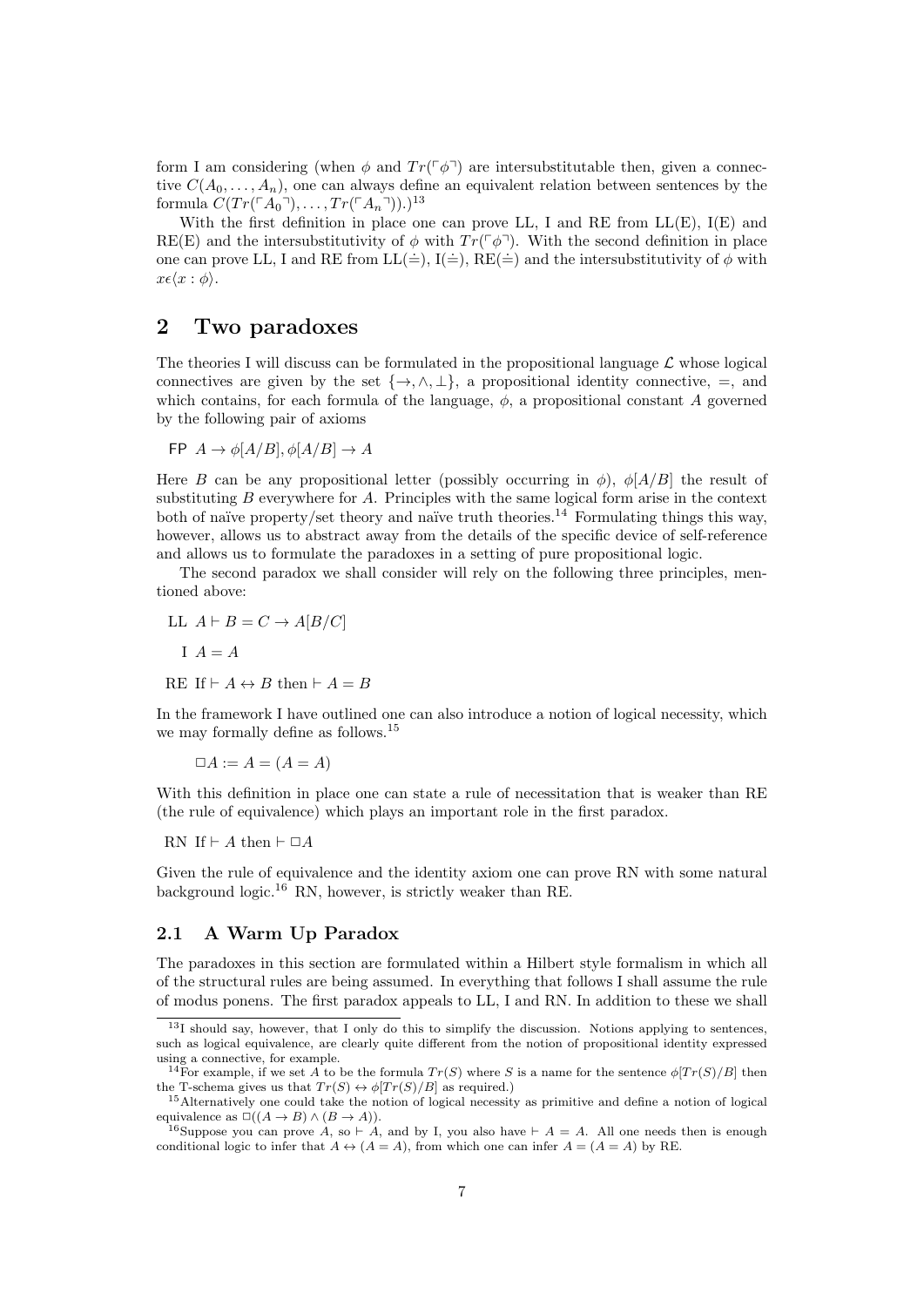need two logical principles. The first is a principle of transitivity for the conditional. The other is the rule of assertion, RA, which is slightly more controversial.

While this rule does not appear to be responsible for any of the standard semantic and set theoretic paradoxes (and indeed there are consistent naïve truth and set theories that contain the principle, see Grisin [10]) it is not validated in some recent theories (see e.g. Bacon [1], Beall [3], Brady [5], Field [7], Priest [14].) However the fact that these theories reject the principle is a fairly significant limitation of this result – we will show how to drop RA in the next section where we present a much more general paradox.

- TR  $A \to B$ ,  $B \to C \vdash A \to C$
- RA  $A \vdash (A \rightarrow B) \rightarrow B$
- LL  $A \vdash (B = C) \rightarrow A[B/C]$ 
	- $I \quad A = A$
- RN If  $\vdash A$  then  $\vdash \Box A$

Observation: applying RN to I shows that  $\Box(A = A)$  is a theorem. The proof of triviality proceeds as follows.

- 1.  $(\Box C \rightarrow \bot) \rightarrow C$  instance of FP.
- 2.  $C \rightarrow (\Box C \rightarrow \Box)$  instance of FP.
- 3.  $\Box C \rightarrow (C = C \rightarrow (\Box(C = C) \rightarrow \bot)$  from 2 by LL and definition of  $\Box$ .
- 4.  $(C = C \rightarrow (\Box(C = C) \rightarrow \bot)) \rightarrow (\Box(C = C) \rightarrow \bot)$  by RA and I.
- 5.  $\Box C \rightarrow (\Box(C = C) \rightarrow \bot)$  3, 4 and transitivity
- 6.  $(\Box(C = C) \rightarrow \bot) \rightarrow \bot$  RA and observation
- 7.  $\Box C \rightarrow \bot 5$ , 6, transitivity
- 8. C by 1
- 9.  $\Box C$  by necessitation.
- 10. ⊥.

### 2.2 The Main Paradox

The most significant weakness in the previous argument was the use of the rule of assertion. The next argument dispenses with RA, but uses the rule of equivalence, which in some logics (e.g. [7] and [1]) is strictly stronger than the rule of necessitation. In this argument we also have to assume a standard axiom governing the falsum constant.<sup>17</sup> The logical assumptions, TR and F, are accepted by pretty much everyone engaging in this debate (e.g. Bacon [1], Beall [3], Brady [5], Field [7], Priest [14].)

- TR  $A \to B, B \to C \vdash A \to C$
- LL  $A \vdash (B = C) \rightarrow A[B/C]$ 
	- $I \quad A = A$
- $F \perp \rightarrow A$

 $17$ This axiom assumes that there is a such constant. One can define such a thing in the truth and property theories considered provided you have an axiom of universal instantion (for example, in a naïve truth theory you can achieve this by identifying  $\bot$  with  $\forall x Tr(x)$ .)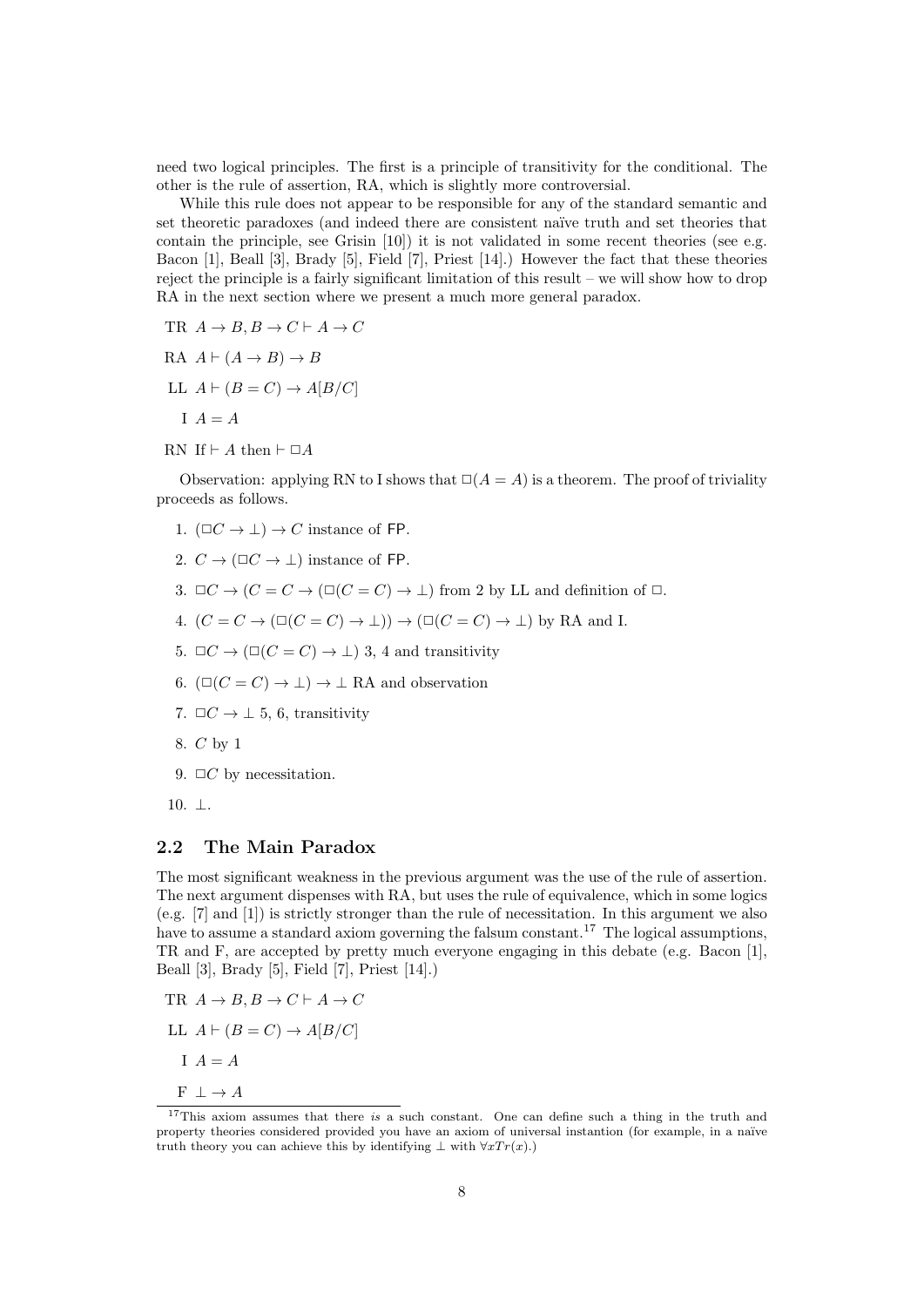RE If  $\vdash A \leftrightarrow B$  then  $\vdash A = B$ .

As before we assume modus ponens and FP. In this case we will also appeal to conjunction introduction (although the step at which it is used can be eliminated by appealing to the rule (a variant of RE): 'if  $\vdash A \rightarrow B$  and  $\vdash B \rightarrow A$  then  $\vdash A = B'$ .)

- 1.  $C \leftrightarrow (C = \perp)$  from FP and conjunction introduction.
- 2.  $C = (C = \perp)$  by RE.
- 3.  $(C = \bot) \rightarrow ((\bot = \bot) = \bot)$  by LL and 2.
- 4.  $((\perp = \perp) = \perp) \rightarrow \perp$  by LL and I
- 5.  $(C = \perp) \rightarrow \perp$  by TR on 3 and 4
- 6.  $C \rightarrow \perp$  by 1 5 and TR.
- 7.  $\perp \rightarrow C$  axiom
- 8.  $C = \perp$  form 5 and 6 by RE.
- 9. C by 1
- 10.  $\perp$  by 6, 9 and modus ponens.

#### 2.3 The paradoxes of validity

The above paradoxes arise when certain notions, such as logical equivalence and propositional identity, are expressible in the object language. Recently a number of paradoxes have been discussed that involve the related notion of logical entailment (see Whittle [19], Beall  $&$  Murzi [4].)

The preceding paradoxes differ from the paradoxes of validity in a couple of respects. The first difference is that they require less expressive resources. Given a predicate expressing the validity of an argument from A to B,  $V(\ulcorner A \urcorner, \ulcorner B \urcorner)$ , one can express the logical equivalence of A and B with the formula  $V(\ulcorner\top\urcorner, \ulcorner A \leftrightarrow B\urcorner) -$  i.e. by saying that the argument from a tautology to  $A \leftrightarrow B$  is valid. On the other hand, however, it is not possible, given a predicate expressing logical equivalence  $E(\cdot, \cdot)$ , to express the the fact that A entails B. We can certainly define the notion of a sentence being logically valid (i.e. being the conclusion of a logically valid argument with no premises) by defining a predicate,  $L(\ulcorner A\urcorner)$ , with the formula  $E(\ulcorner A\urcorner, \ulcorner \ulcorner \urcorner)$  (contrast this with our earlier definition of  $\Box$  from =.) But in logics in which conditional proof is not a permissible form of inference this is not sufficient for us to recover the notion of logical entailment. Saying that  $A \rightarrow B$  is valid is not the same as saying that A entails B; there can be cases where A entails B but  $A \rightarrow B$  is not valid.

The other sense in which these paradoxes differ from the validity paradoxes is, of course, that they make use of different assumptions. Our paradoxes make essential use of LL, which on this interpretation represents the substitution of logical equivalents salve veritate. The paradoxes of validity are, in effect, just versions of Curry's paradox. One must therefore assume the analogue of principles that suffice for deriving Curry's paradox. So, for example, the pair of principles below would suffice. Here I used  $A \Rightarrow B$  to mean that A entails  $B^{18}$ 

CP If  $A \vdash B$  then  $\vdash A \Rightarrow B$ 

MP  $A, A \Rightarrow B \vdash B$ 

<sup>&</sup>lt;sup>18</sup>As before I present these arguments with a connective,  $A \Rightarrow B$ , for expressing the fact that A entails B, rather than a predicate  $V(\cdot, \cdot)$  for ease of reading. As mentioned before, the differences are insubstantial when there is a predicate,  $Tr$ , such that A and  $Tr(\ulcorner A\urcorner)$  are intersubstitutable.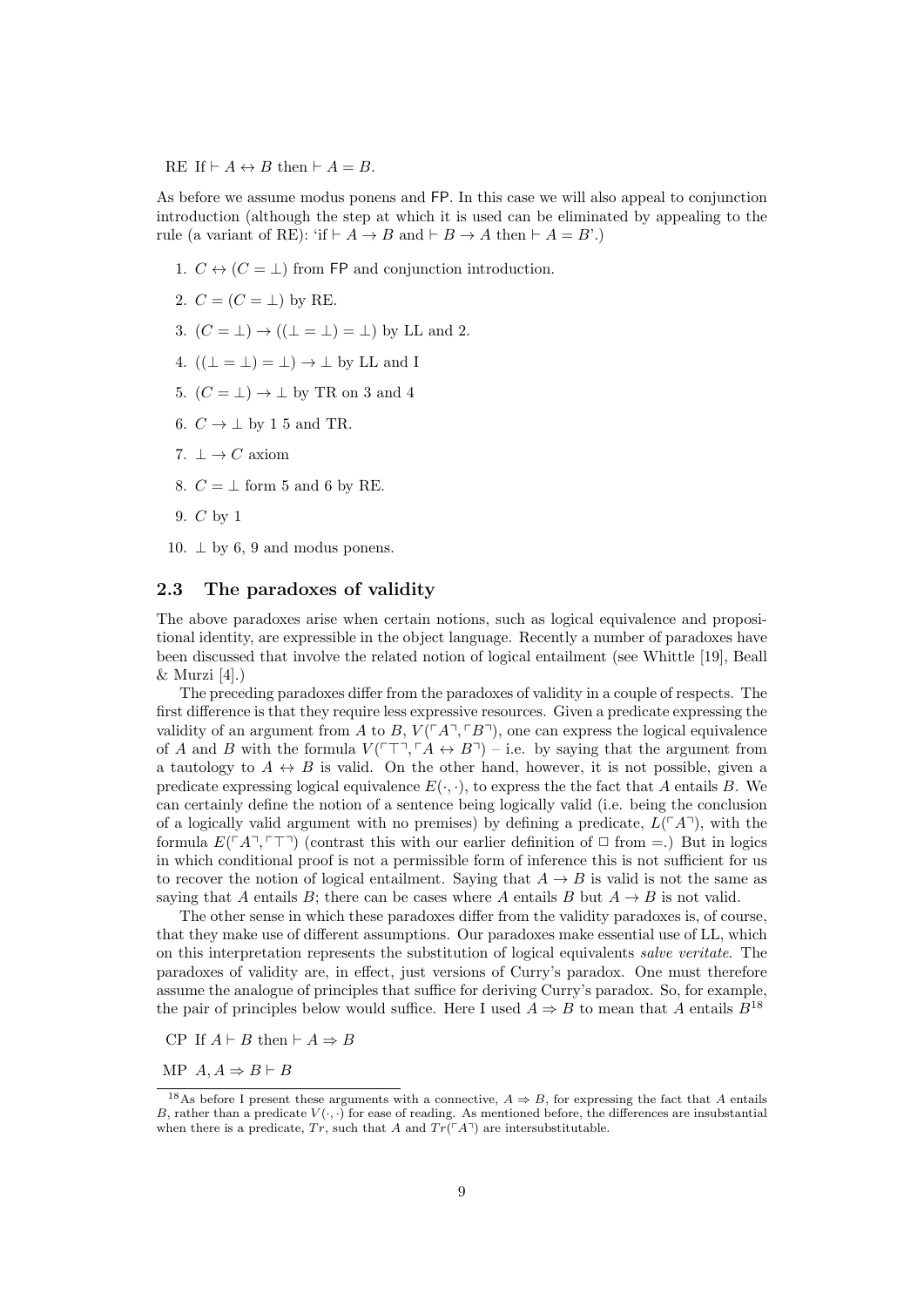as would MP plus the following four principles.

- PMP  $(A \wedge (A \Rightarrow B)) \Rightarrow B$ . CI  $A \Rightarrow B, A \Rightarrow C \vdash A \Rightarrow (B \wedge C)$ .  $I \land A \Rightarrow A$ .
	- TR  $A \Rightarrow B, B \Rightarrow C \vdash A \Rightarrow C$ .

For example in the latter case one can begin with the sentence  $C \leftrightarrow (C \rightarrow \perp)$  (by FP) and  $C \to C$  (by I) to infer  $C \to (C \land (C \to \bot)$ . By PMP we have  $(C \land (C \to \bot)) \to \bot$ . So by TR we have  $C \to \bot$ , from which we could infer C and finally  $\bot$ .

MP informally states the self-evident fact that we can validly move from A and the fact that A entails  $B$  to  $B$ . PMP, on the other hand, is just a formalisation of the preceding sentence. I says that the inference from  $A$  to  $A$  is valid, TR encodes the idea that the consequence relation is transitive and CI is just a formalisation of a version of the principle of conjunction introduction (provided A entails B and A entails  $C$ , A entails  $B \wedge C$ .)

This latter argument, a variant of Whittle's, is of particular interest as it can easily be formulated so as not to use any distinctive structural rules. Despite this, the version of the paradox that uses MP, CP in addition to the structural rule of contraction, has received the most attention recently, and has prompted many to consider relinquishing structural contraction (an issue we will treat in more detail in the next section.) Existing proposals along these lines, however, have given up conjunction introduction (Zardini [20]) or modus ponens (Priest this volume  $[15]$ ).<sup>19</sup>) The above argument demonstrates that this dilemma is inevitable, given the other background assumptions.

Interestingly these responses typically retain the rule of conditional proof, and its zero premise version (which we've already encountered and dubbed RN, provided one defines  $\Box A$  as  $\top \Rightarrow A$ .)

CP If  $A \vdash B$  then  $\vdash A \rightarrow B$ 

RN If  $\vdash A$  then  $\vdash \Box A$ .

The former (and thus presumably the latter) is retained in many of these recent proposals.

I think it is far from obvious whether or not we should accept CP and RN. An important issue, one I have not addressed adequately yet, concerns how to think of rules such as RN, CP and RE. Let us focus on the simpler zero premise version, RN. My remarks should extend to CP and RE.

Although, strictly speaking RN does not commit us to this alone, one might think that RN preserves validity. To say that the rule RN preserves validity is just to say that if A is valid then the claim that  $\Box A$  is valid. This principle can in fact be formulated in the object language, since we are assuming that  $\Box$  provides us with the means to express validity. It is therefore just the principle that if  $A$  is valid then the claim that  $A$  is valid is valid,  $\Box A \rightarrow \Box \Box A$ , that is characteristic of the modal system S4. Thus while RN initially looks like it might be guaranteed to be true in virtue of the fact that  $\Box$  expresses validity, it is actually somewhat controversial. The S4 principle, for example, plays a crucial role in the following paradox employing the notion of necessity.

Premises:

TR 
$$
A \rightarrow B
$$
,  $B \rightarrow C \vdash A \rightarrow C$ 

EX $\Box$   $\Box A$ ,  $\neg \Box A \vdash B$ 

 $19$ In Priest's set-up things are complicated by the fact that he has two conjunction symbols. According to one of these PMP is valid and according to the other CI is, however neither makes both principles true at once.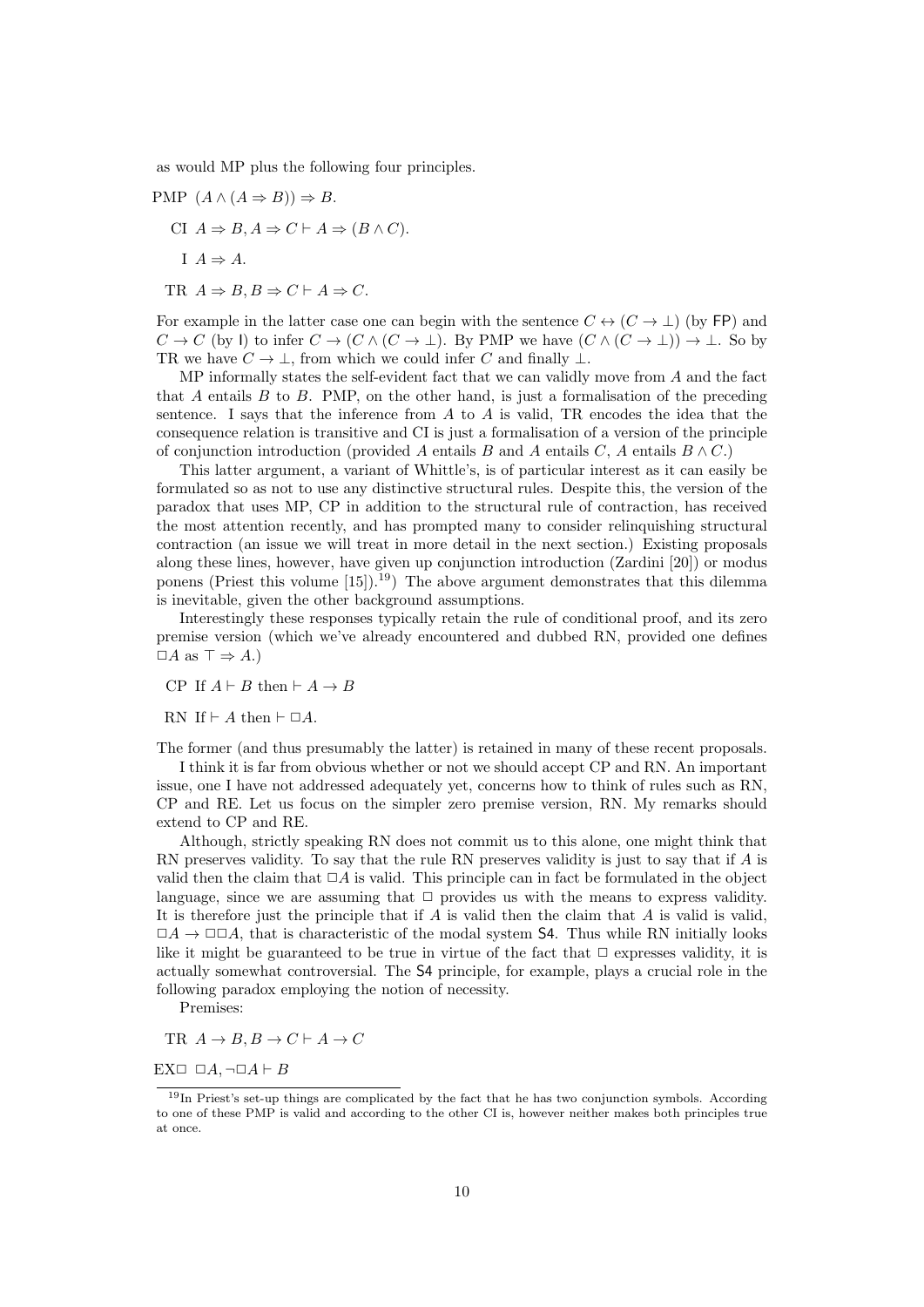- CO  $A \rightarrow B \vdash \neg B \rightarrow \neg A$ 
	- $T \Box A \rightarrow A$
	- $4 \Box A \rightarrow \Box \Box A$
- $R \Box$  If  $\vdash A$  then  $\vdash \Box A$

 $R\neg\Box$  If  $\vdash A \rightarrow \Box A$  and  $\vdash A \rightarrow \neg \Box A$  then  $\vdash \neg \Box A$ .

These principles are mostly unremarkable. The two most notable principles are 4, and the rule R¬ $\Box$ , which states that when you can prove that  $A \to \Box A$  and  $A \to \Box A$  then one can infer that A is not logically valid. The intuition behind the latter principle is that if a sentence implies contradictory claims then one ought to be able to infer that it is not logically true. Indeed the principle is weaker even than that: one need only establish that the sentence implies contradictory claims about whether it is itself a logical truth to infer that it is, in fact, not a logical truth.

One might think that paradoxes involving this principle, and the restricted principle of explosion  $EX\square$ , should be of no concern to a paraconsistent logician who would reject certain generalisations of these principles for reasons to do with the liar paradox. However both principles trade on the rejection of contradictions concerning what is logically true – the idea that one can accept contradictions concerning what is logically true certainly takes us beyond the standard paraconsistent line on the semantic paradoxes.

At any rate, for Field and others both are extremely natural rules to endorse. The following therefore demonstrates a limitation of the approach of Zardini [20], who is committed to the S4 axiom modulo definitions, and the other principles apart from  $R\neg\Box$ . It is a strike against this proposal, I suggest, that it cannot accomodate  $R\neg\Box$ . The proof then proceeds:

- 1.  $A \rightarrow \neg \Box A$ ,  $\neg \Box A \rightarrow A$  (fixed point of  $\neg \Box$ .)
- 2.  $\Box A \rightarrow A$  by T
- 3.  $A \rightarrow \neg \Box A$  by 1
- 4.  $\neg \Box A \rightarrow \neg \Box \Box A$  T and contraposition
- 5.  $\Box A \rightarrow \Box \Box A$  by 2,3 and 4
- 6.  $\Box A \rightarrow \Box \Box A$  by 4
- 7.  $\neg$  $\Box$  $\Box$ A by R $\neg$  $\Box$
- 8.  $\neg \Box \Box A \rightarrow \neg \Box A$  by contraposition on 4
- 9.  $\neg \Box A$  by 7 and 8.
- 10. A by 1
- 11.  $\Box A$  R $\Box$
- 12.  $\perp$  by EX $\Box$ .

This paradox arises from treating RN as a rule that preserves validity. Before we move on it should be noted that the rule of necessitation as it is stated and used does not strictly commit us to the S4 principle – formally or informally. Technically speaking RN is a rule of proof – it says, informally, that if we can prove that  $A$  then we can prove that  $A$  is valid. Due to the incompleteness of various formal logics with respect to validity we cannot move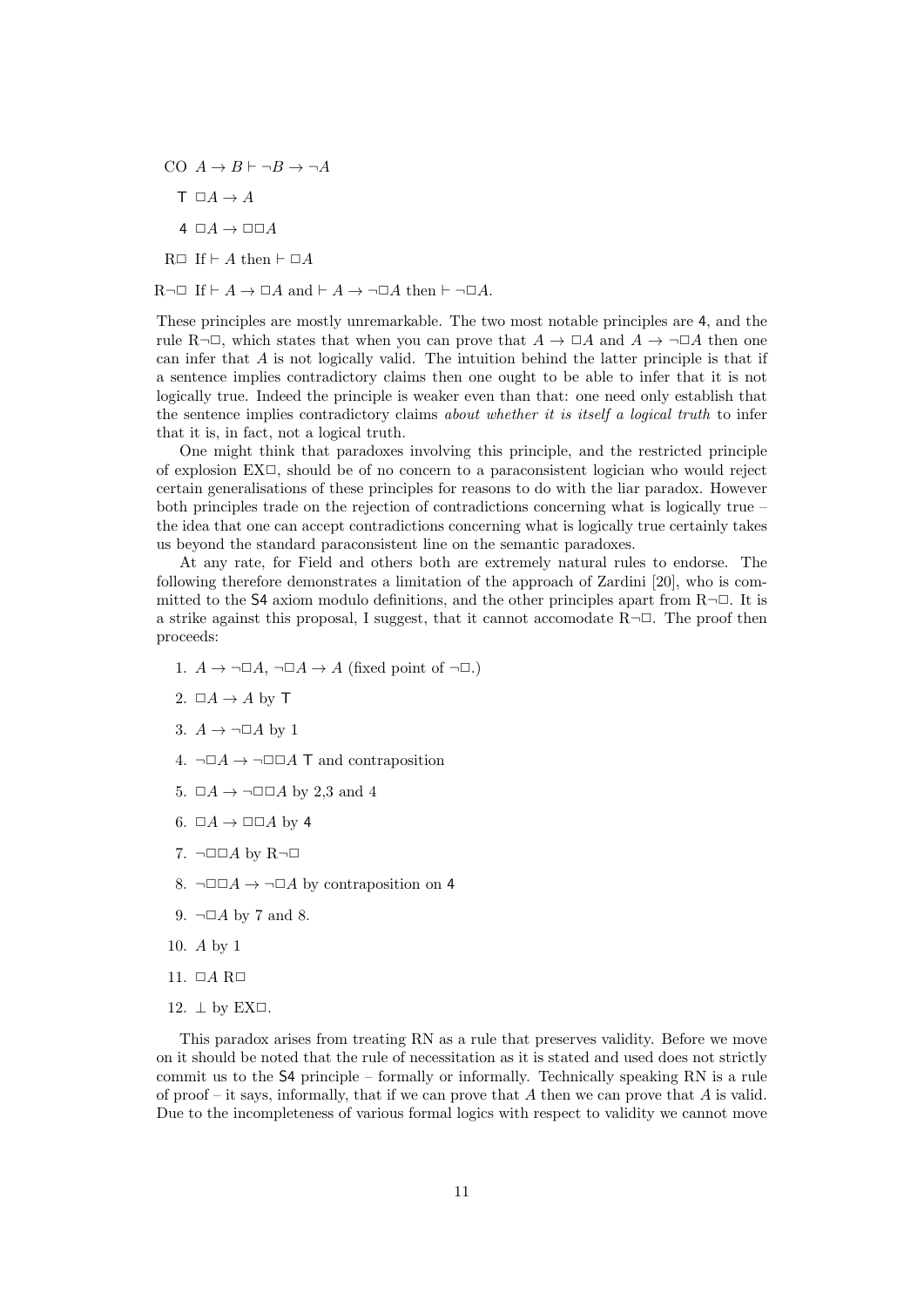from the fact that a rule preserves provability to the fact that it preserves validity.<sup>20</sup> The rule of necessitation, as we have used it in proofs, is thus far weaker; it merely states that provable sentences should be provably valid.<sup>21</sup> If there can be cases of indeterminately valid sentences, due to the validity paradoxes perhaps, they must surely not be among the valid sentences which are provable.<sup>22</sup> Whether something is provable or not is always a clear cut matter, so if the system is half decent it will not clearly prove any sentence if it is unclear (and thus not valid) that it is valid – a good system should only prove sentences which are valid, validly valid, and so on.

#### 2.4 Going substructural

When talking about arguments in the above setting I have assumed a standard formalism in which the premises of an argument are given by a set of sentences. This implicitly commits us to certain structural rules, most notably the rule of structural contraction:

SC If  $A, A \vdash B$  then  $A \vdash B$ 

which is guaranteed by the fact that  ${A} = {A, A}$ . SC bears a striking resemblance to the following rule of contraction for the conditional:

 $RC A \rightarrow (A \rightarrow B) \vdash A \rightarrow B$ 

Logics that contain FP, modus ponens and the above rule of contraction are well known to be trivial (they prove every sentence) – a fact that is shown by Curry's paradox: 'if this sentence is true then  $A'$ , where  $A$  can be any sentence. As mentioned already, many authors have exploited similarities between the consequence relation and the conditional, like the similarity above, to argue that analogous paradoxes arise for the validity predicate.

The standard response to Curry's paradox is to relinquish the rule of contraction. Several authors, particularly those mentioned in section 2.2, have argued that the correct way to respond to the validity paradoxes is, by analogy, to give up the rule of structural contraction (see for example Zardini [20], Priest (this volume), Murzi and Shapiro [12].)

It is of particular interest, then, to ascertain whether the present paradoxes involving logical equivalence and related notions can be generated once various structural rules have been relaxed. Here I answer the question in the negative: in the following argument the only characteristically structural rule is a simplified version of cut, SCut, which plays roughly the same role as TR does in the original paradoxes.<sup>23</sup>

In order to reason substructurally we cannot treat valid sequents as relating sets of sentences to conclusions, for otherwise structural contraction, and other rules, would be validated automatically. A sequent  $\Gamma \vdash A$ , therefore, consists of a sequence (not a set) of premises, Γ, and a conclusion formula A. I shall use commas to separate the arguments of theses sequences and a blank space to represent the empty sequence. A sequent calculus is

<sup>20</sup>See, for example, the incompleteness of axiomatic systems of second order logic with respect to the semantic notion of validity for those languages. More to the point: the concept of validity which Field endorses in [7] is highly non-recursive (see [18]) and so has no complete axiomatisation. Note that to infer that a rule preserves validity from the fact that it preserves provability requires both soundess and completeness (whereas to infer that a rule or principle is valid from the fact that it is provable one only needs soundeness.)

<sup>21</sup>By 'provable' I mean 'provable from the axioms and rules of the background logic and the rule RN.' The principle RN is thus impredicative and allows us to prefix arbitrary strings of  $\Box$ 's to theorems. In fact the proofs we present only apply RN once or twice in a give proof, so this aspect of the strength RN is not really the issue.

 $22$ The 'paradoxes of provability' can be represented by completely determinate (albeit unprovable) facts about the natural numbers, as Gödel has showed, but it is not obvious that the paradoxes of validity need to be completely determinate (see for example Schiffer [17].) Indeterminate validities arise even in the context of model theoretic accounts of validity if the model theory is carried out in a non-classical metatheory (see my [2].)

 $23$ Thus, of course, this argument does not apply directly to those who respond to the semantic paradoxes by denying the transitivity of entailment (such as Ripley [16] and Weir (this volume)).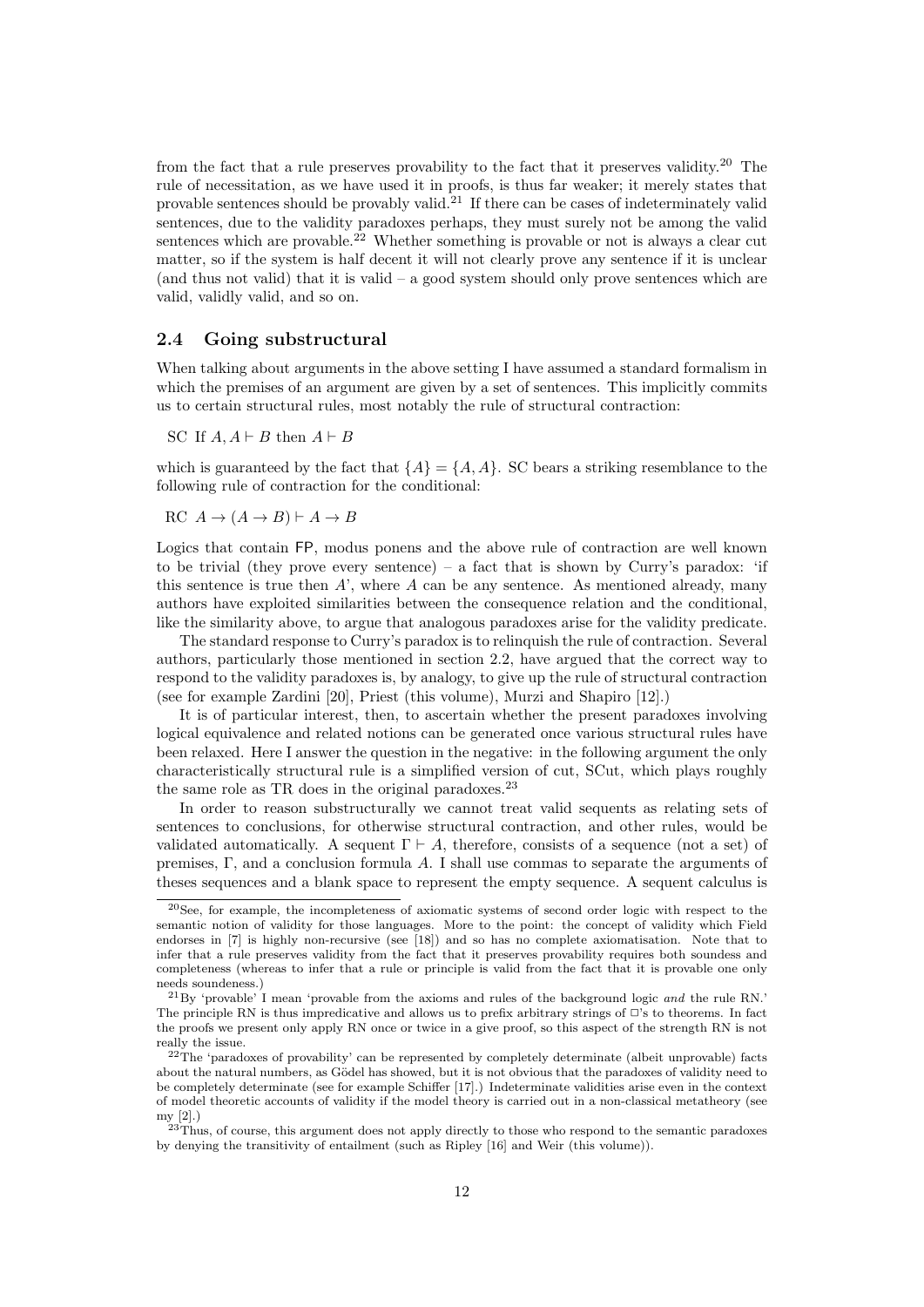a list of rules for deriving sequents from other sequents. I shall run a version of the second paradox in a relatively weak sequent calculus consisting of only the following rules:

$$
\frac{A \vdash B, B \vdash A}{\vdash A = B} \quad (RE') \qquad \qquad \frac{\vdash A}{B = C \vdash A[B/C]} \quad (Sub)
$$
\n
$$
\frac{\vdash A}{\vdash A = A} \qquad (Id) \qquad \qquad \frac{A \vdash B, B \vdash C}{A \vdash C} \qquad \frac{\bot \vdash A}{(SCut)} \quad (Bob)
$$
\n(1)

In place of FP I shall just help myself to the sequents  $C \vdash C = \bot$  and  $C = \bot \vdash C$ , where C denotes a fixed point for the formula  $X = \bot$ . The following argument is completely analogous to the paradox presented in  $\S 2.1$  (proof on separate page.)<sup>24</sup>

<sup>&</sup>lt;sup>24</sup>A referee has pointed out to me that these proofs rely on the fact that we can apply Sub to make substitutions of the same formula within the scope of = at different depths. If you restricted Sub to permit only substitutions of the same depth, then one would need to use it twice and apply contraction.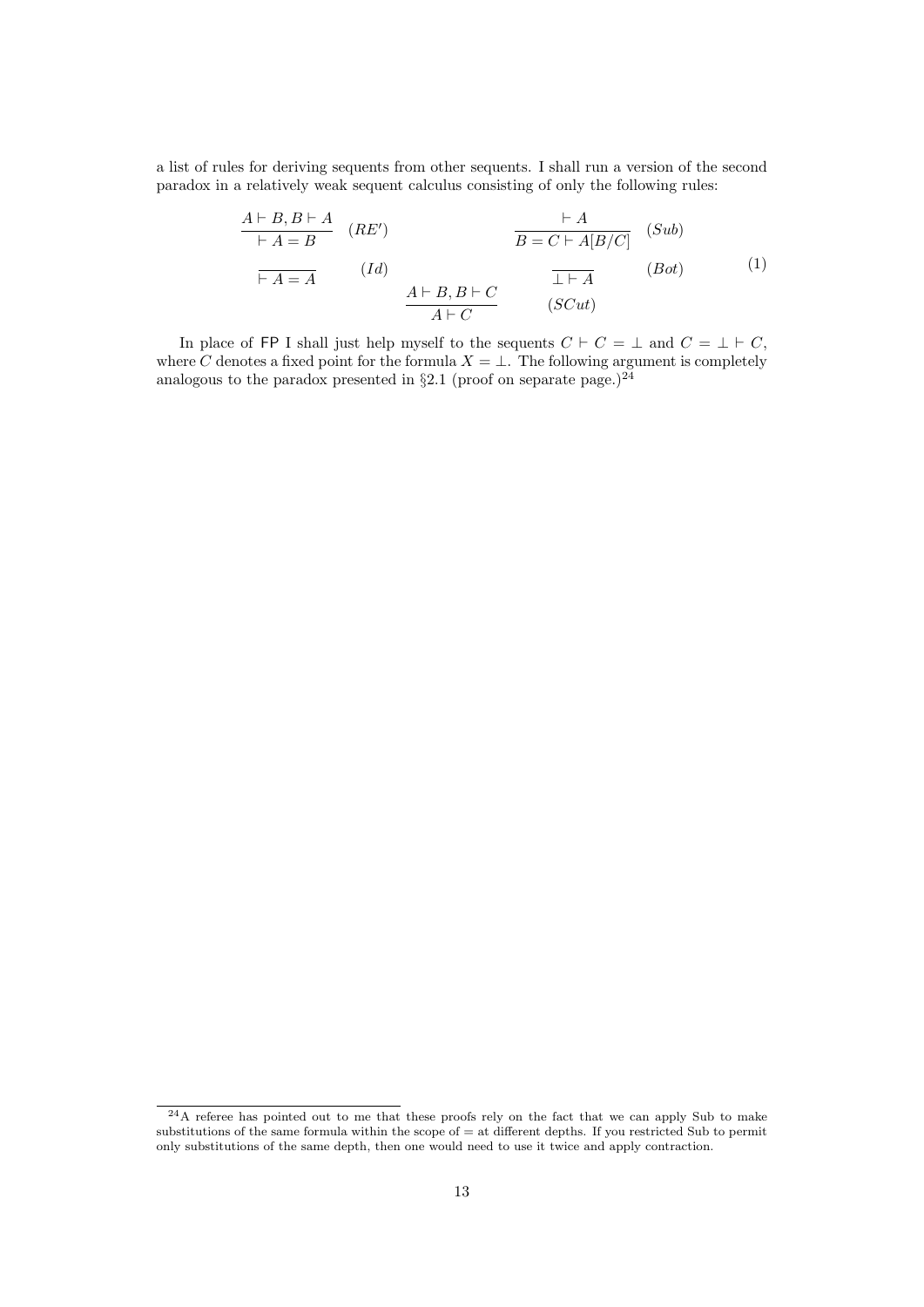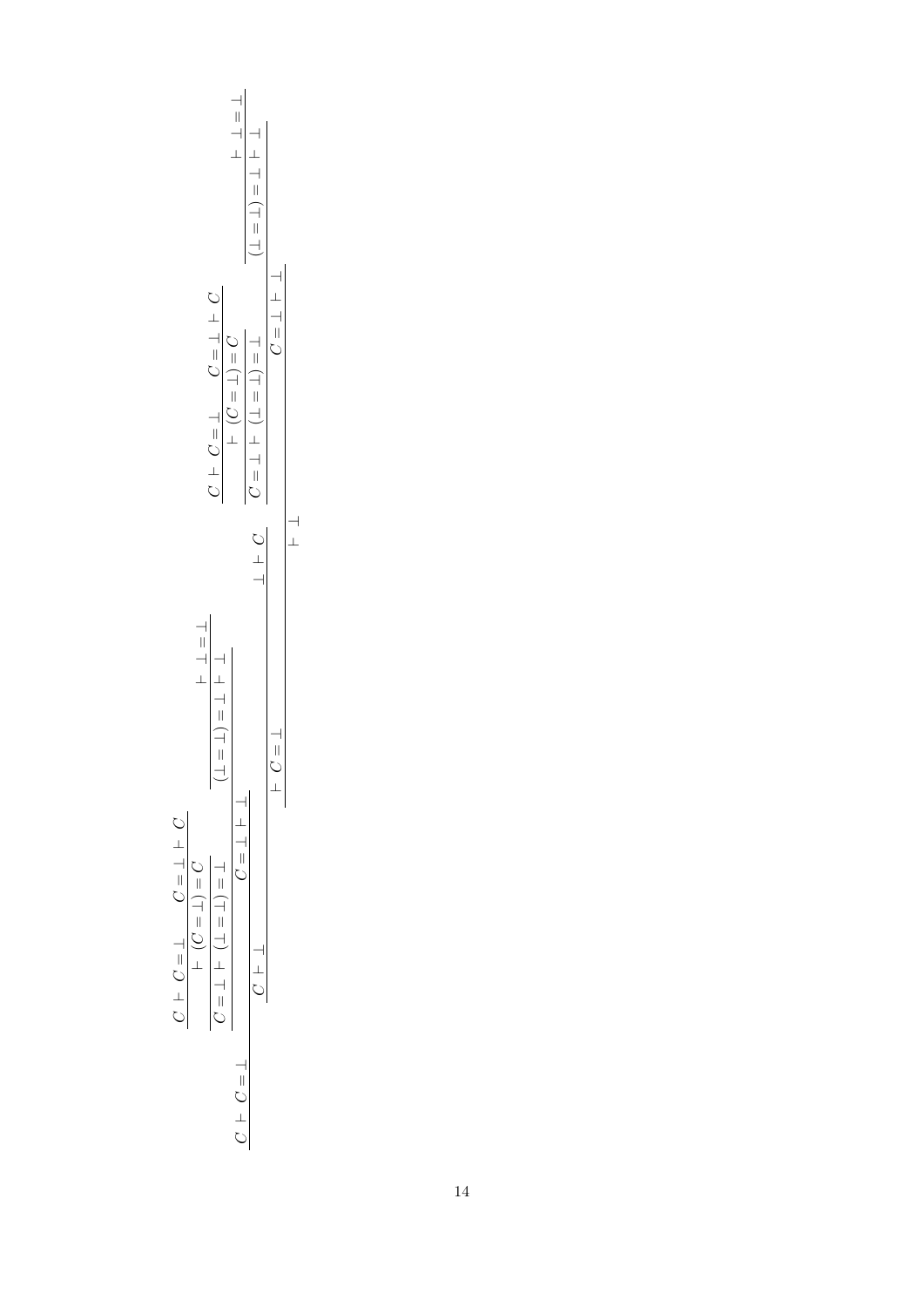# 3 Concluding remarks

In this paper we have presented some difficulties for the principle that logical equivalents are substitutable salve veritate (and formally analogous principles.) We have also shown that recent responses to similar paradoxes that involve weakening the structural rules of the logic do not seem to provide much relief in this context.

It is worth remarking that classical theories of truth – theories that are not committed to theorems conforming to the fixed point schema FP – do not have to give up the principle that logical equivalents be substitutable *salve veritate* (see in particular the theories FS and  $FS_n$  described in [11].<sup>25</sup>) This reversal of fortunes is worthy of note; while the non-classical logician must make certain concessions regarding the logical connectives (notably the rule of contraction, conditional proof, and so on) the upside is a simple and intuitive theory of truth. The substitutivity of logical equivalents salve veritate, however, is surely a part of the naïve conception of truth. Yet it is an example of a principle explicitly concerning truth (one that does not principally govern the logical connectives), that the classical logician can retain but which the non-classical logician apparently cannot.

# References

- [1] A. Bacon. A new conditional for naive truth theory. Notre Dame Journal of Formal Logic,  $54(1):87-104$ ,  $2013$ .
- [2] A. Bacon. Non-classical Meta-theory for Non-classical Logic. The Journal of Philosophical Logic, 42(2):335–355, 2013.
- [3] JC Beall. Spandrels of truth. Oxford University Press, USA, 2009.
- [4] JC Beall and J. Murzi. Two flavors of curry paradox. Journal of Philosophy, Forthcoming.
- [5] R. Brady. Universal logic. CSLI Publications, 2006.
- [6] M.J. Cresswell. Propositional identity. Logique et Analyse, 40:283–291, 1967.
- [7] H. Field. Saving truth from paradox. Oxford University Press, USA, 2008.
- [8] H. Field. What is logical validity? In Colin Caret and Ole Hjortland, editors, Foundations of Logical Consequence. Oxford University Press, forthcoming.
- [9] H. Friedman and M. Sheard. An axiomatic approach to self-referential truth. Annals of Pure and Applied Logic, 33:1–21, 1987.
- [10] V.N. Grišin. Predicate and set-theoretical calculi based on logic without the contraction rule, mathematical ussr izvestiya 18 (1982), 41–59. English transl., Izvéstia Akademii Nauk SSSR, 45:47–68, 1981.
- [11] V. Halbach. A system of complete and consistent truth. Notre Dame Journal of Formal Logic, 35(3):311–327, 1994.
- [12] J. Murzi and L. Shapiro. Validity and truth-preservation. In Unifying the Philosophy of Truth. Springer, forthcoming.
- [13] G. Priest. An introduction to non-classical logic. Cambridge University Press, 2001.

<sup>&</sup>lt;sup>25</sup>For example each instance of the schema  $Pr_{FS}(\ulcorner A \leftrightarrow B\urcorner) \rightarrow (Tr(\ulcorner C\urcorner) \rightarrow Tr(\ulcorner C[A/B]\urcorner)$ , where  $Pr_{FS}$  is an arithmetical formula expressing provability in FS, is true in the revision sequence described in Friedman and Sheard [9] ( $Pr_{FS}$  can in fact be strengthened to 'provability from FS and true arithmetic'.) Differences between the motivations of this kind of theory unfortunately prevent a direct comparison to the non-classical approach.